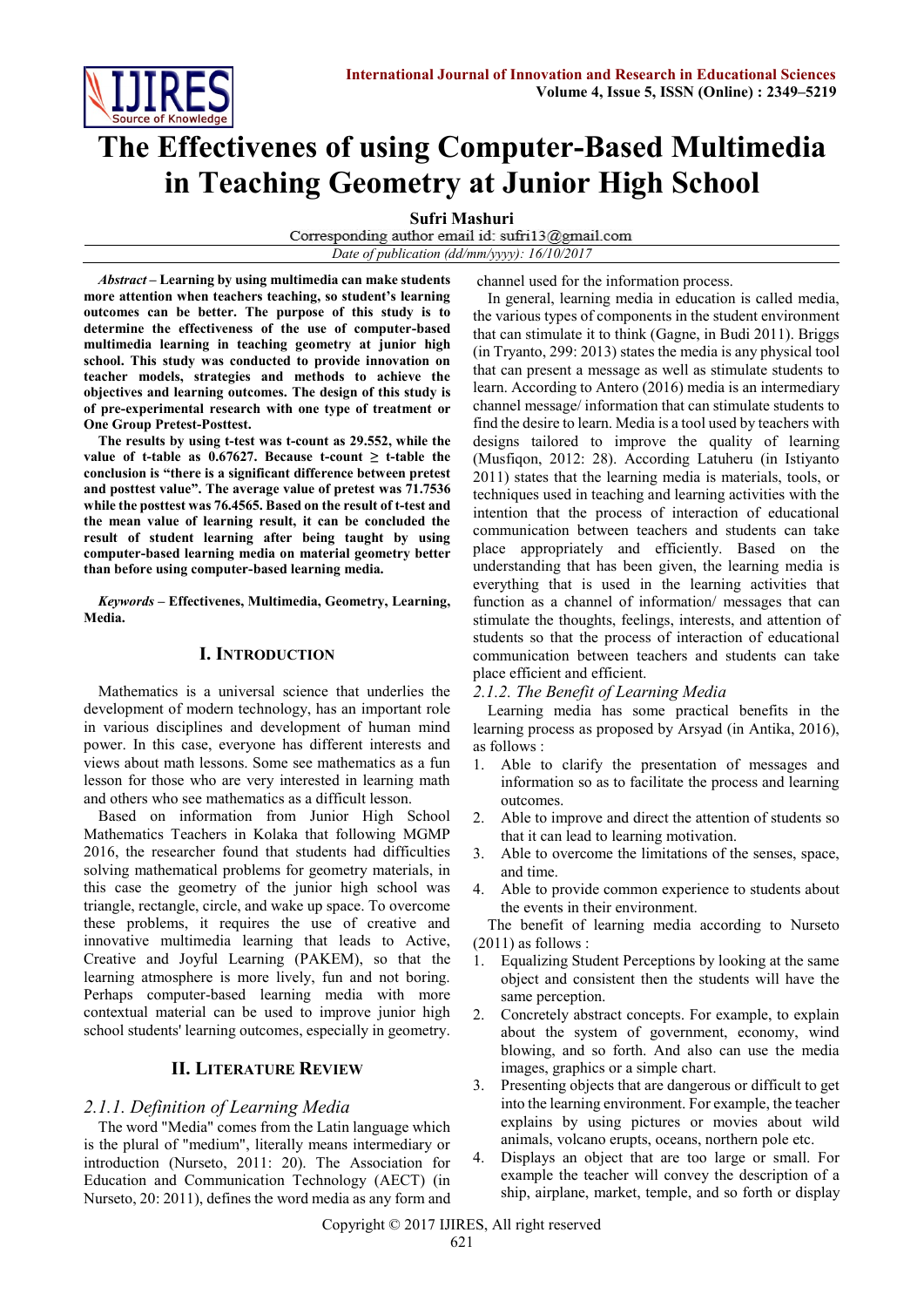

objects that are too small such as bacteria, viruses, ants, mosquitoes, or animals/ other small objects.

Shows movement that is too fast or slow and by using slow motion techniques in the film media can show about a bullet trajectory, darting arrows, or showing an explosion. Likewise, too slow movements such as growth of sprouts, blooming wijaya kusumah and others.

#### *2.1.3. Computer Based Learning*

Around the middle of the 20th century visual utilization began to be equipped with audio, so that the birth of audiovisual aids, in line with the development of science and technology, currently the use of tools, especially in the field of education becomes increasingly widespread and interactive, such as computer and internet utilization (Triyanto, 230: 2013). Learning related to IT and now the attention of the education world is Computer Based Learning model (computer based instruction). Computerbased learning is learning that uses computer as a tool (Wena, in Purwanto, 2015). Through this learning the teaching materials are presented through computer media so that the teaching and learning process becomes more interesting and challenging for the students.

According to Hick and Hyde (in Purwanto, 2015) explain that with computer-based learning learners will interact and deal directly with the computer individually so that what is experienced by a learner will be different from what experienced by other students. One of the most interesting features of computer-based learning lies in the ability to interact directly with learners.

Based on opinion that explain before, it can be concluded that computer-based learning is teaching and learning activities conducted by teachers/ lecturers with computers as a tool in delivering learning materials so that learners are not bored and motivated in following the ongoing learning activities in the classroom.

#### **III. METHOD OF THE RESEARCH**

Type of this research is a pre-experiment with one type of treatment, namely learning mathematics by using computer-based learning media. In this research investigated is the mastery of mathematics teaching materials with geometry material. The hypothesis of this research is the result of student learning after being taught using computer-based multimedia learning for material geometry better than the student learning outcomes before being taught using computer-based multimedia learning.

The design of this research was one group pretes-posttes where in the sample that has done pretest before given treatment and posttest after given treatment (Sugiyono, 2009: 110). The research design is illustrated by the following scheme:

$$
\begin{array}{c|c}\n\mathbf{O}_1 & \mathbf{T} & \mathbf{O}_2 \\
\hline\n\text{Fig. 1. Design of the Research}\n\end{array}
$$

Where:

$$
O1 = \text{Pretest.}
$$
  
T = Treatment.  

$$
O2 = Posttest.
$$

The data collected in this research were analyzed using descriptive statistical techniques and inferential statistical analysis.

## *1. Deskriptive Analysis*

Data that relating to this research are processed using descriptive statistical analysis, as follows:

- a. Student's activity.
- b. Student's response to learning.
- *2. Statistic Inferential Analysis*

Inferential statistics were used to test the hypothesis, for this purpose a t-test was used, using the SPSS program.

### **IV. RESULT AND DISCUSSION**

From 138 students divided into 5 classes that became the sample in this study, generally responded positively. This is seen from 77.3% of students feel happy and very happy about the subject matter, 79.5% of students feel happy and very happy about the way of learning, 70.4% of students feel happy and very happy with the way teachers teach, 72.7 % of students are interested to participate in learning activities, and 77.3% of students have no learning difficulties.

The result of using T-test was t-count is 29.552, while the value of t-table was 0.67627. Because the value of t counts  $\geq$  t-table then concluded a significant difference between. The average value of pretest was 71.7536 and the posttest was 76.4565. Based on the result of t-test and mean score of learning result we can concluded that the result of student learning after taught by using computer-based learning media on material of geometry better than before using computer-based learning media. It can be concluded that computer-based learning is teaching and learning activities conducted by teachers/ lecturers with computers as a tool in delivering learning materials so that learners are not bored and motivated in following the ongoing learning activities in the classroom.

#### **REFERENCE**

- [1] Antero G, Haryudo S.I., *Pengembangan Media Pembelajaran Berbasis Macromedia Flash 8 pada Mata Pelajaran Instalasi Penerangan Listrik*, Jurnal Pendidikan Teknik Elektro. Volume 05 Nomor 02 Tahun 2016.
- [2] Antika Y, Suprianto B. *Pengembangan Media Pembelajaran Berbasis Prezi Sebagai Upaya Meningkatkan Hasil Belajar Siswa pada Kompetensi Dasar Aplikasi Rangkaian OP AMP Mata Pelajaran Rangkaian Elektronika di SMK Negeri 2 Bojonegoro.*  Jurnal Pendidikan Teknik Elektro. Volume 05 Nomor 02 Tahun 2016.
- [3] Budi Listiyono, 2011. *Pengertian Multimedia Pembelajaran*. [\(http://listiyonobudi.blogspot.com/2011/11\)](http://listiyonobudi.blogspot.com/2011/11) downloade tanggal 10 Mei, 2016.
- [4] Istiyanto, 2012. *Pengertian dan Manfaat Multimedia Pembelajaran*. [\(http://instiyanto.com\)](http://instiyanto.com/) download tanggal 10 Mei 2016.
- [5] Musfiqon. 2012. *Pengembangan Media dan Sumber Pembelajaran. Jakarta: Prenada Media.*
- [6] Nurseto Tejo, 2011, Jurnal Ekonomi dan Pendidikan, Vol. 8, No. 1.

[\(http://journal.uny.ac.id/index.php/jep/article/download/706/507\)](http://journal.uny.ac.id/index.php/jep/article/download/706/507) downloaded tanggal 25 Mei 2016

[7] Triyanto Eko dkk, 2013, *Peran Kepemimpinan Kepala Sekolah dalam Pemanfaatan Media Pembelajaran Sebagai Upaya Peningatan Kualitas Proses Pembelajaran,* Jurnal Teknologi

Copyright © 2017 IJIRES, All right reserved